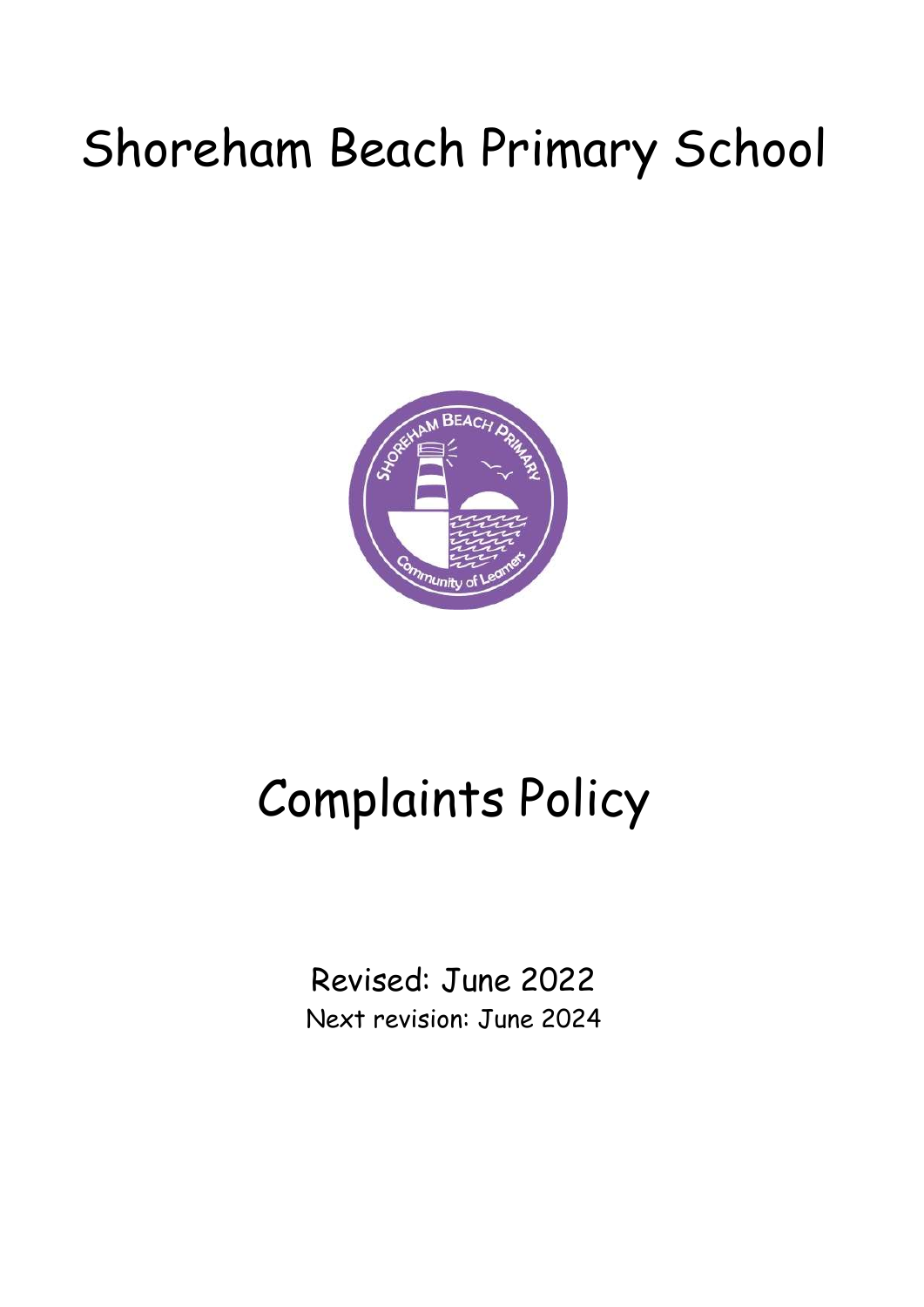## **Introduction**

Governing bodies (GB's) of maintained schools (meaning a community, foundation or voluntary school, a community or foundation special school, or a maintained nursery) in England are required by legislation (Section 29 of the [Education Act 2002\)](http://www.legislation.gov.uk/ukpga/2002/32/contents) to establish procedures to deal with complaints relating to the school or to the provision of facilities or services the school provides (other than complaints falling to be established by way of an alternative complaints or other procedure, see below).

The law requires GB's to publicise their procedures.

Local Authorities (LA's) are required to set up procedures for dealing with certain types of complaints, for example, complaints about, collective worship in a school or school transport. The GB's complaints procedure does not replace the arrangements made for those types of complaint which are dealt with under a separate regime.

All complaints not concerning Religious Education (RE), Collective worship and other exceptions as detailed in Appendix B, should be handled via the school complaints procedure. If the complainant remains dissatisfied after Stage 4, further procedural advice can be found in Appendix A.

The Department for Education (DfE) recommend that GB's ensure any third party providers offering community facilities or services through the school premises, or using school facilities, have their own complaints procedures in place.

Schools are free to choose how many stages their procedure will include. This model policy is for guidance only and is based on a four stage procedure which is likely to be sufficient for most schools:

- Stage 1 (Informal): complaint heard by staff member (though not the subject of the complaint);
- Stage 2 (Formal): complaint heard by headteacher;
- Stage 3 (Formal) (optional): complaint heard by Chair of Governors;
- Stage 4 (Formal): complaint heard by GB's complaints appeal panel.

Regardless of how many stages the school chooses, a dissatisfied complainant must always be given the opportunity to complete the complaints procedure in full.

The timescales set out in this model procedure are guidelines only, the GB can set their own timescales but these must be reasonable and must be adhered to unless there is good reason not to do so.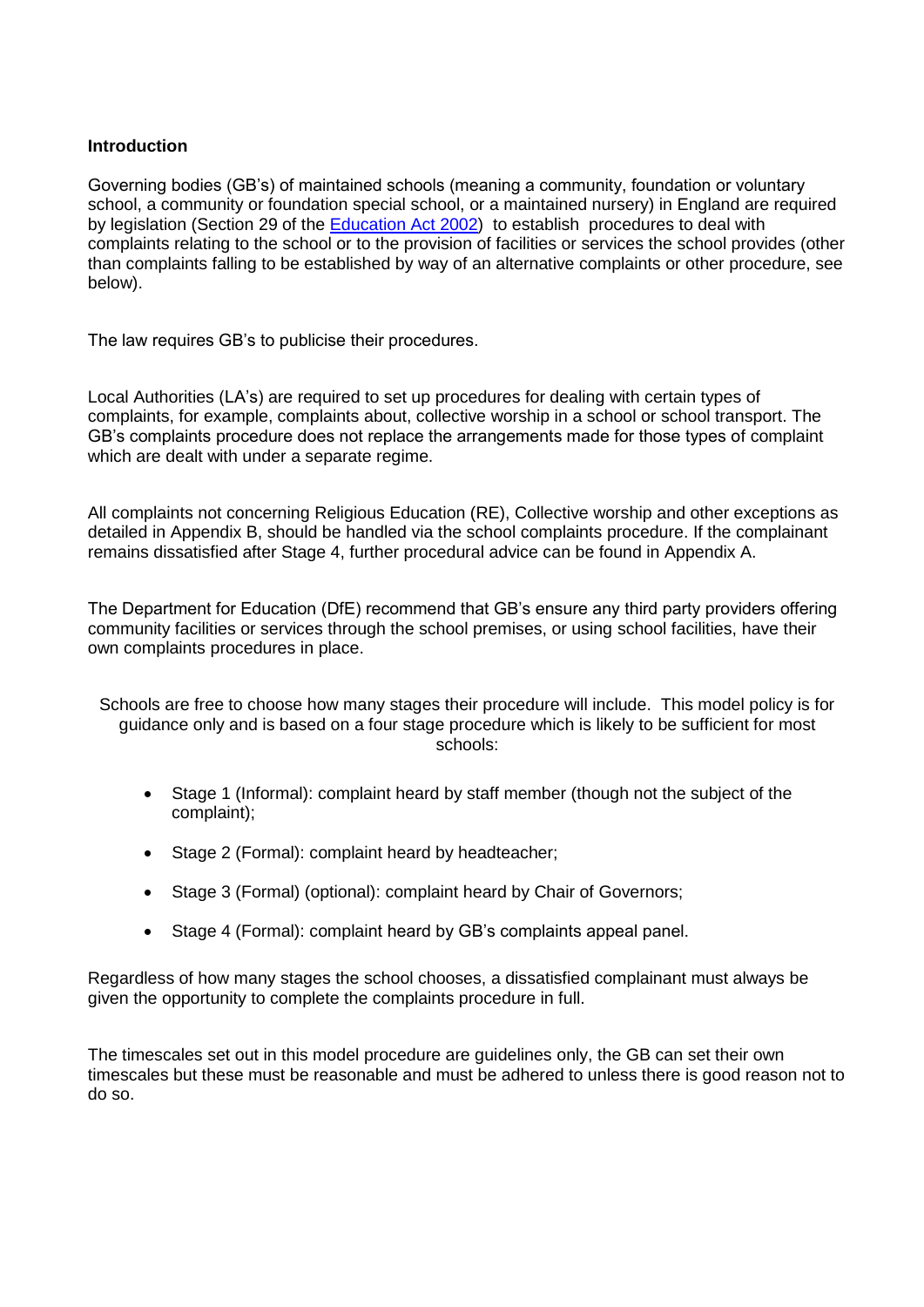*This guidance has been written with reference to the DfE 'Best Practice Advice for School Complaints Procedures 2016. Departmental advice for maintained schools, maintained nursery schools and local authorities'.*

## **General Advice - School complaints and concerns**

- School staff need to be clear about the difference between a concern and a complaint. Taking informal concerns seriously at the earliest stage will reduce the numbers that develop into formal complaints.
- A complaint can be brought by a parent of a registered child at the school, any person who has been provided with a service by the school, or a member of the public from the wider community. This person becomes known as the complainant.
- Where there are communication difficulties, schools may wish to use recording devices to ensure the complainant is able to access and review the discussions at a later point.
- At first it may be unclear as to whether the individual is raising a question or expressing an opinion rather than making a complaint. An initial discussion about the issue may help to clarify and decide what may need to happen next.
- If the issue remains unresolved after an informal process of clarifying and attempting to resolve the issue, the initial stage of the formal complaints procedure would follow.
- The requirement to have a complaints procedure need not undermine efforts to resolve a concern informally. In most cases the class teacher, or the individual delivering the service in the case of extended school provision, will receive the first approach. It would be helpful if staff were able to resolve issues immediately, including the issuing of an apology if appropriate.
- Once a complaint has been made the complainant can withdraw it at any time during the complaints process if resolved satisfactorily.
- It is good practice to have a nominated member of staff responsible for overseeing the management of schools complaints. This does not have to be the headteacher but could be another nominated member of staff. An appropriate title could be 'Complaints Co-ordinator'. In smaller school settings it would be usual practice for the headteacher to adopt this role.
- This person should take responsibility for overseeing the school records, the progress of each complaint, and the final outcome. A complaint may be made in person, by telephone, or in writing. A brief note of meetings and telephone calls should always be kept and a copy of any written response added to the record. They should be held centrally in school.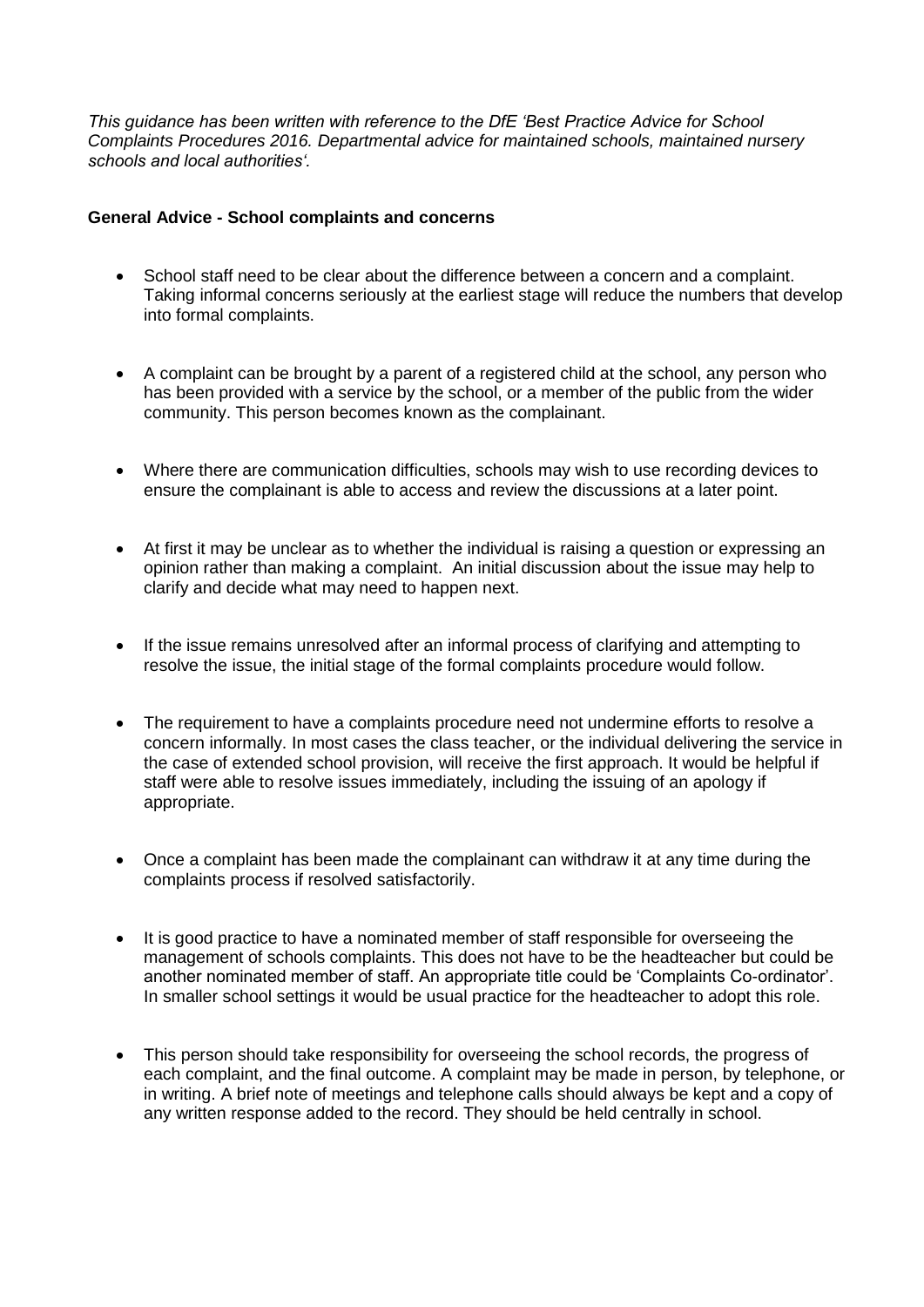- At each stage in the complaints procedure schools should keep in mind ways in which a complaint can be resolved at the earliest opportunity.
- Complainants should be encouraged to state what school actions they feel might resolve the problem. An admission by the school that the matter could have been better handled is not an admission of fault or negligence.
- An effective complaints procedure will identify areas of agreement between the parties. It is equally important to clarify misunderstandings at an early opportunity to create a positive atmosphere in which to discuss any outstanding issues.
- Complaints should not be shared with the whole GB, except in very general terms, in case a panel of governors without prior knowledge needs to be organised to investigate the complaint.
- The frequency with which the school complaints procedure must be reviewed should be determined by the GB. They may delegate responsibility to a committee of the GB, individual governor or the head teacher but the policy must be ratified by the GB. Reviews should take consideration of review dates set by the GB and new guidance or legislative changes as set by the DfE. If projected review dates are published on the policy document they should be adhered to. Failure to do so could constitute a failure to adhere to a policy.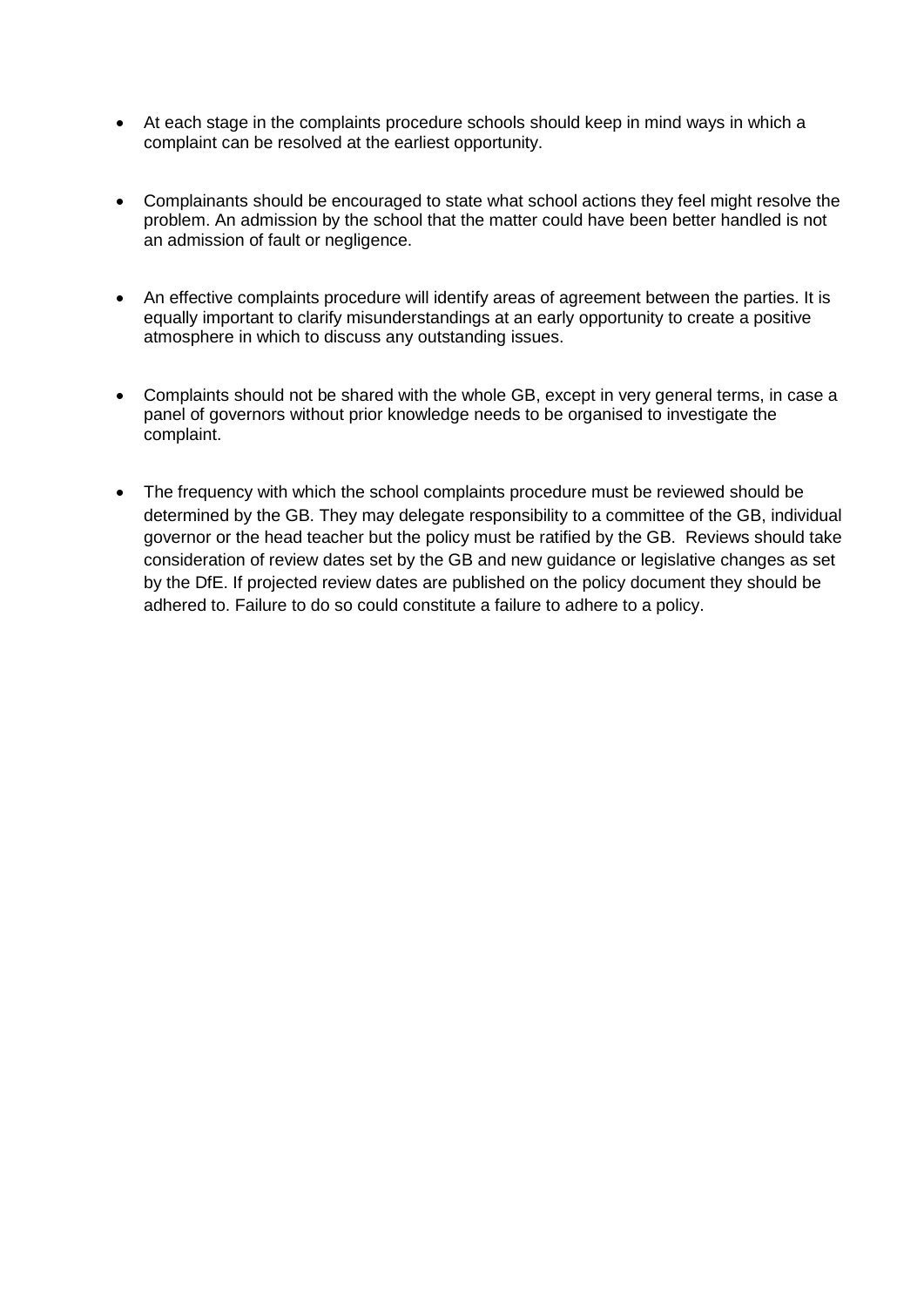### **School Complaints Procedure**

Stage 1 [Informal] – Complaint heard by staff member.

- 1.1 In the first instance the complainant should make an appointment to discuss their concern with the appropriate member of staff.
- 1.2 The complainant can bring a companion with them to any proposed meeting.
- 1.3 As good practice a written record will be made of the meeting. All parties will have access to the record.
- 1.4 The person facilitating the meeting will ensure all parties are clear about any actions that have been agreed as a result.
- 1.5 This stage will be dealt with as speedily as possible and concluded in writing, as appropriate.
- 1.6 If no satisfactory resolution is reached the complainant can refer the complaint to the headteacher (if the headteacher was not the member of staff the concern was initially discussed with at point 1.1).
- 1.7 If the member of staff directly involved feels too compromised to deal with a complaint, the Complaints Co-ordinator may consider referring the complaint to another member of staff. The member of staff may be more senior but this is not a requirement. The ability to consider the complaint objectively and impartially is crucial.
- 1.8 Where the first approach is made to a governor, the next step would be to refer the complainant to the appropriate person and advise them about the procedure. It would be useful if governors did not act unilaterally on an individual complaint outside the formal procedure or be involved at the early stages in case they are needed to sit on a panel at a later stage of the procedure.

#### **Stage 2 [Formal] – Complaint heard by head teacher, or by Chair of Governors if the complaint is about the head teacher.**

- 2.1.1 Once the complaint has been referred, the headteacher will gain clarity over the complaint and gain any supplementary information which may lead to resolution at this stage.
- 2.2 The headteacher should meet with the complainant and/or subject of the complaint, if appropriate.
- 2.3 The headteacher should meet, as appropriate, with any witnesses and take a note of any comments made from those involved.
- 2.4 Notes will be kept of all meetings, conversations and of the receipt of any documentation.
- 2.5 After establishing all the relevant facts, a written response will be recorded and sent to the complainant. The headteacher may meet with the complainant to discuss their findings as he/she decides is appropriate.
- 2.6 The written record and response will include a full explanation of the decision reached and the reasons for this. If any action is to be taken at the school, this will also be identified.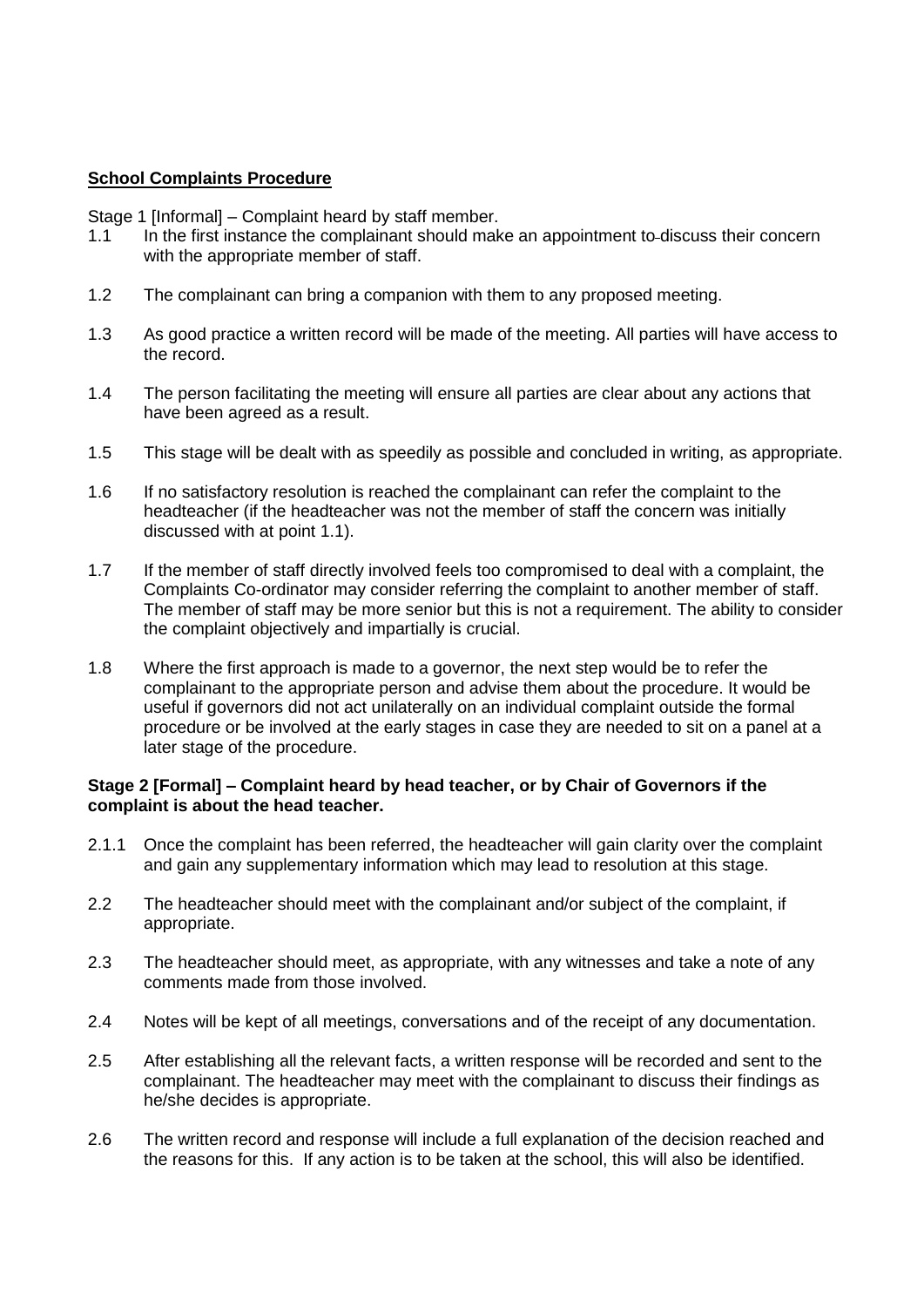- 2.7 The Stage 2 processes will take place within a reasonable time, and usual practice is that this may take up to 10 school days, however, every complaint is different and this may not always be possible. The headteacher will keep the complainant informed in writing of the ongoing time scale.
- 2.8 If the complainant is not satisfied with the outcome of the Stage 2 investigation, or the complaint is about the headteacher, the complainant should write to the Chair of Governors to request that their complaint is considered further.

## *Optional 3rd Stage*

## **Stage 3 [Formal] - Complaint heard by the Chair of Governors or another nominated governor**

- 3.1 If the complainant is not satisfied with the response of the head teacher or the complaint is about the headteacher, the complainant should write to the Chair of Governors to request that their complaint is considered at Stage 3.
- 3.2 Once the complaint has been received, the Chair of Governors (or another governor nominated by the Chair of Governors) will gain clarity over the complaint and gain any supplementary information which may lead to resolution at this stage.
- 3.3 The Chair of Governors (or nominated governor) should meet with the complainant and/or subject of the complaint, if appropriate.
- 3.4 The Chair of Governors (or nominated governor) should meet, as appropriate, with any witnesses and take a note of any comments made by those involved.
- 3.5 Notes will be kept of all meetings, conversations and of the receipt of any documentation.
- 3.6 After establishing all the relevant facts, a written response will be recorded and sent to the complainant. The Chair of Governors (or nominated governor) may meet with the complainant to discuss their findings as he/she decides is appropriate.
- 3.7 The written record and response will include a full explanation of the decision reached and the reasons for this.
- 3.8 The Stage 3 processes will take place within a reasonable time, and usual practice is that this may take up to 10 school days, however, every complaint is different and this may not always be possible. The Chair of Governors (or nominated governor) will keep the complainant informed in writing of the on-going time scale.
- 3.9 If the complainant is not satisfied with the outcome of the Stage 3 investigation the complainant should write to the Clerk to the Governing Body c/o the School Office and marked 'Private and Confidential' to request that their complaint is considered by a Complaints Appeal Panel. The complaints appeal panel will be formed of governors from the school's governing body.

## **Stage 4 [Formal] – Complaint heard by Governing Bodies Complaints Appeal Panel.**

4.1 The complainant should write to the Clerk to the Governing Body c/o the School Office and marked 'Private and Confidential' giving full details of the complaint and requesting the Complaints Appeal Panel consider the matter. The Clerk to the Governors should acknowledge receipt within five school days.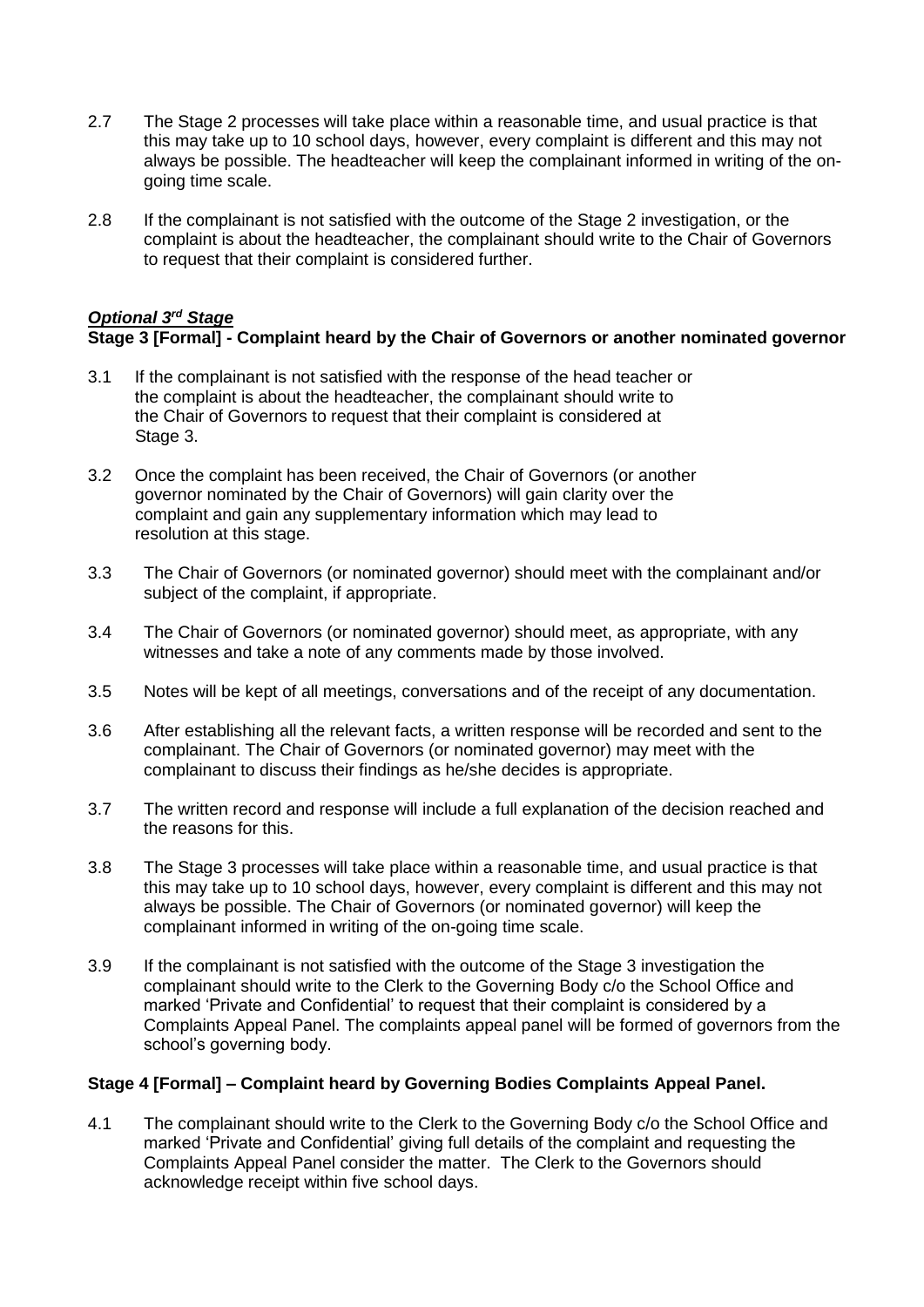4.2 The Chair of Governors, or if the Chair has been involved at any previous stage in the process, another nominated governor, will convene a Governing Body Complaints Appeal Panel.

Individual complaints would not be heard by the whole GB at any stage, as this could compromise the impartiality of any panel set up for a disciplinary hearing against a member of staff following a serious complaint.

- 4.3 In line with good practice a Clerk will be appointed to the Governing Body Complaints Appeal Panel at the start of Stage 4 to support the process and be the point of contact for the complainant. It would be good practice to notify the headteacher of the complaint at this stage if they have not previously been involved in the process.
- 4.4 The Clerk to the Governing Body Complaints Appeal Panel will:
	- Set a convenient date, time and venue for the complaint to be heard;
	- Deal with all administration of the procedure;
	- Take notes at any meetings;
	- Be a single point of contact to facilitate communication between all parties;
	- Draft and despatch letters as required;
	- Liaise with the LA and other agencies for support/advice as requested.
- 4.5 The Complaints Appeal Panel must be established by drawing on governors with no prior or direct involvement with the complaint. It should also aim to provide a cross section of governors. If the whole GB is aware of the substance of a complaint before the final stage has been completed, schools should arrange for an independent panel to hear the complaint. They may approach a different school to ask for help or the local Governor Services team at the LA, or the Diocese.
- 4.6 The headteacher must not serve on the Complaints Appeal Panel. The Chair of Governors must not serve on the Complaints Appeal Panel if s/he has had any prior involvement with the complaint.
- 4.7 Complainants have the right to request an independent panel if they believe there is likely to be bias in the proceedings. Schools should consider the request but ultimately, the decision is made by the governors.
- 4.8 The Complaints Appeal Panel will be provided with any collated written material, reports, and relevant information and will consider the complaint on the basis of the written evidence available. The Complaints Appeal Panel may decide to request further clarification from the complainant and headteacher before writing and notifying them of the arrangements for the formal panel meeting. Any additional information received by the Complaints Appeal Panel must be shared with all parties prior to the meeting.
- 4.9 The Panel members will decide how the meeting will be conducted and who is present. The panel should decide whether to meet each party individually or invite all to attend at the same time.
- 4.10 The Clerk will write to all relevant parties informing them of the date and time of the meeting, whether the Panel will consider written evidence only or will be inviting them to attend and give an outline of how the meeting will be conducted. The Clerk must include a copy of all relevant documents, policies or procedures that will be considered by the Panel at the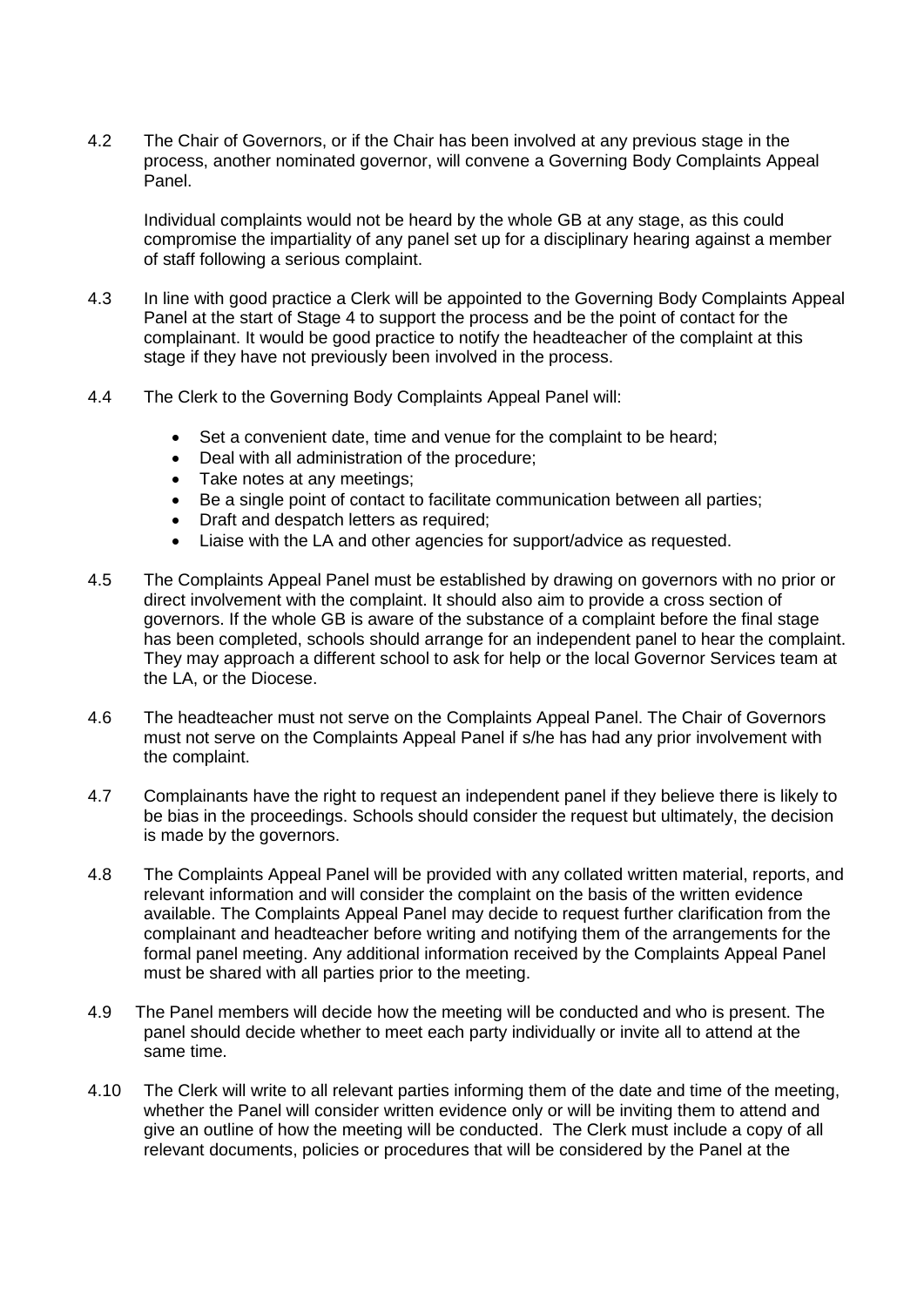meeting. Notification of the Panel meeting must be sent not less than five school days before the meeting.

All parties should acknowledge receipt of the meeting notification and all related documentation itemised in the accompanying letter.

- 4.11 Within reason, the Clerk will arrange a date and time for the Panel meeting that is convenient to the complainant and other relevant parties if they are attending in person.
- 4.12 The complainant has a right to be accompanied to the meeting by a friend/representative.

The friend/representative may:

- Confer with the complainant during the meeting;
- Ask questions of witnesses;
- Sum up the complainants complaint if requested by them.

The friend or representative may not:

- Answer questions on the complainants behalf;
- Address the Panel if the complainant does not wish it;
- Prevent the complainant from summarising the complaint.
- 4.13 Good practice requires all written evidence to be submitted prior to the meeting wherever possible so that it can be considered by all parties.
- 4.14 If necessary the Panel meeting will be adjourned if there is insufficient time to consider extra evidence received at the start of the meeting to enable it to be circulated and considered by all parties.
- 4.15 The Panel may wish to call witnesses to the meeting.
- 4.16 The complainant, and other parties previously involved in the complaint if invited, can expect the following process to be followed:
	- o The hearing will proceed in an informal, but appropriate manner;
	- $\circ$  Witnesses shall be present only for the part of the hearing relevant to their involvement and may not remain for the entire hearing (at the discretion of the Chair of the Panel);
	- o Introductions shall be made by all parties present;
	- o The complainant will be invited to explain the complaint;
	- $\circ$  The headteacher will be invited to explain the reasons for decisions reached up to this point;
	- $\circ$  If all parties are in attendance together, the complainant may then question the headteacher;
	- o If all parties are in attendance together, the headteacher may then question the complainant;
	- o The Panel may ask questions of any party at any time;
	- $\circ$  Witnesses, subject to prior approval by the chair of the complaints appeal panel, to be called;
	- o All parties to have the right to question all witnesses;
	- o The complainant will be invited to sum up their complaint, and then the headteacher will be invited to sum up the school's position and response to the complaint.
- 4.17 At the conclusion of the Complaints Appeal Panel hearing the Chair of the Panel will inform the complainant and the headteacher that the Panel will consider its decision in private and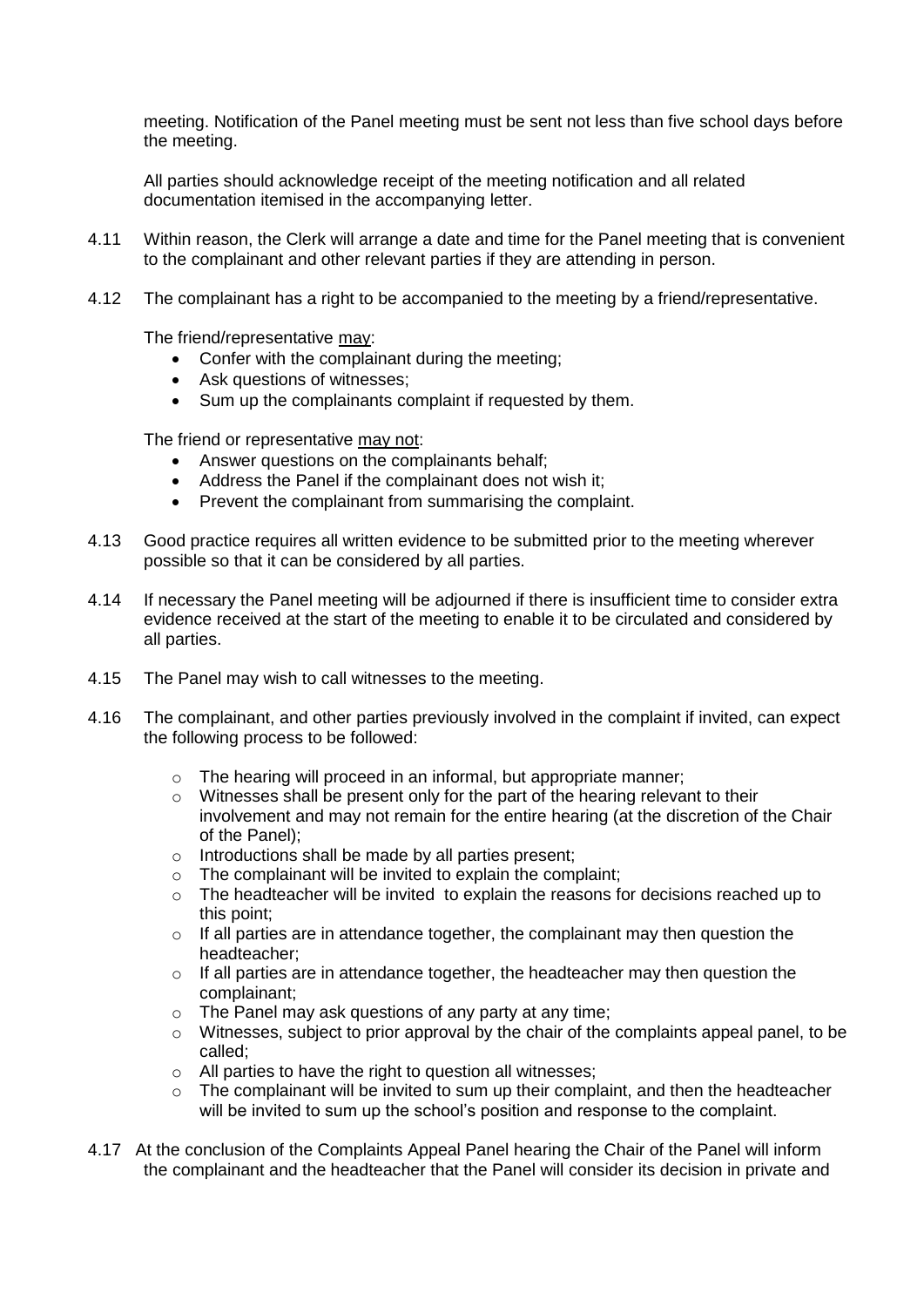will send a written response within 10 school days. At this point all parties other than Panel Members and the clerk must vacate the room.

- 4.18 The Panel will consider the original written complaint, along with all subsequent evidence that has been presented both orally, and in writing. The remit of the Panel is to:
	- (a) Dismiss the complaint in whole or in part;
	- (b) Uphold the complaint in whole or in part;
	- (c) Decide what, if any, action should be taken to resolve the complaint;

(d) Recommend any changes, if appropriate, to the school's processes or systems to ensure similar complaints do not arise again the future.

The Panel will present their findings in writing.

- 4.19 The Clerk or Chair of the Panel will ensure the written findings outlining the Panel's decision is sent to both the complainant and the headteacher.
- 4.20 Stage 4 should be completed in 25 school days. However, this may not always be possible, especially if a complaint is complex, and where that is the case, the Clerk will ensure both parties are written to and advised of the revised target date.
- 4.21 There is no right of appeal against the Governing Body Complaints Appeal Panel decision. If the complainant remains dissatisfied and believes the Panel has acted unreasonably in response to the complaint, the complainant should be advised to write to The School Complaints Unit (SCU) at: Department for Education, 2nd Floor, Piccadilly Gate, Manchester, M1 2WD or in some circumstances, Ofsted if the complaint is likely to lead to a determination there is a need to inspect. Ofsted cannot seek to resolve any individual complaint.

## **Role of The Secretary of State, Department for Education, School Complaints Unit**

For The School Complaints Unit to become involved they would need to be sure that:

The school has acted or is proposing to act unreasonably in the exercise of performance of its functions imposed by or under the Education Act 1996.

Or

The school has failed to discharge any duty imposed by or for the purposes of the Education Act 1996.

If the complainant believes that this is the case they should refer to the Department for Education website where guidance can be found to support the next part of the process. The relevant guidance can be found at

<https://www.gov.uk/complain-about-school>

The complainant may find the following useful:

- Further information can be obtained from the SCU by calling the National Helpline on 0370 000 2288 or by going online at: [www.education.gov.uk/help/contactus;](http://www.education.gov.uk/help/contactus)
- The complainant must complete a complaints form and return it online or by post to the Department for Education, School Complaints Unit, Second Floor, Piccadilly Gate, Store Street, Manchester, M1 2WD;
- Copies of relevant documentation relating to the complaint may be sent with the form;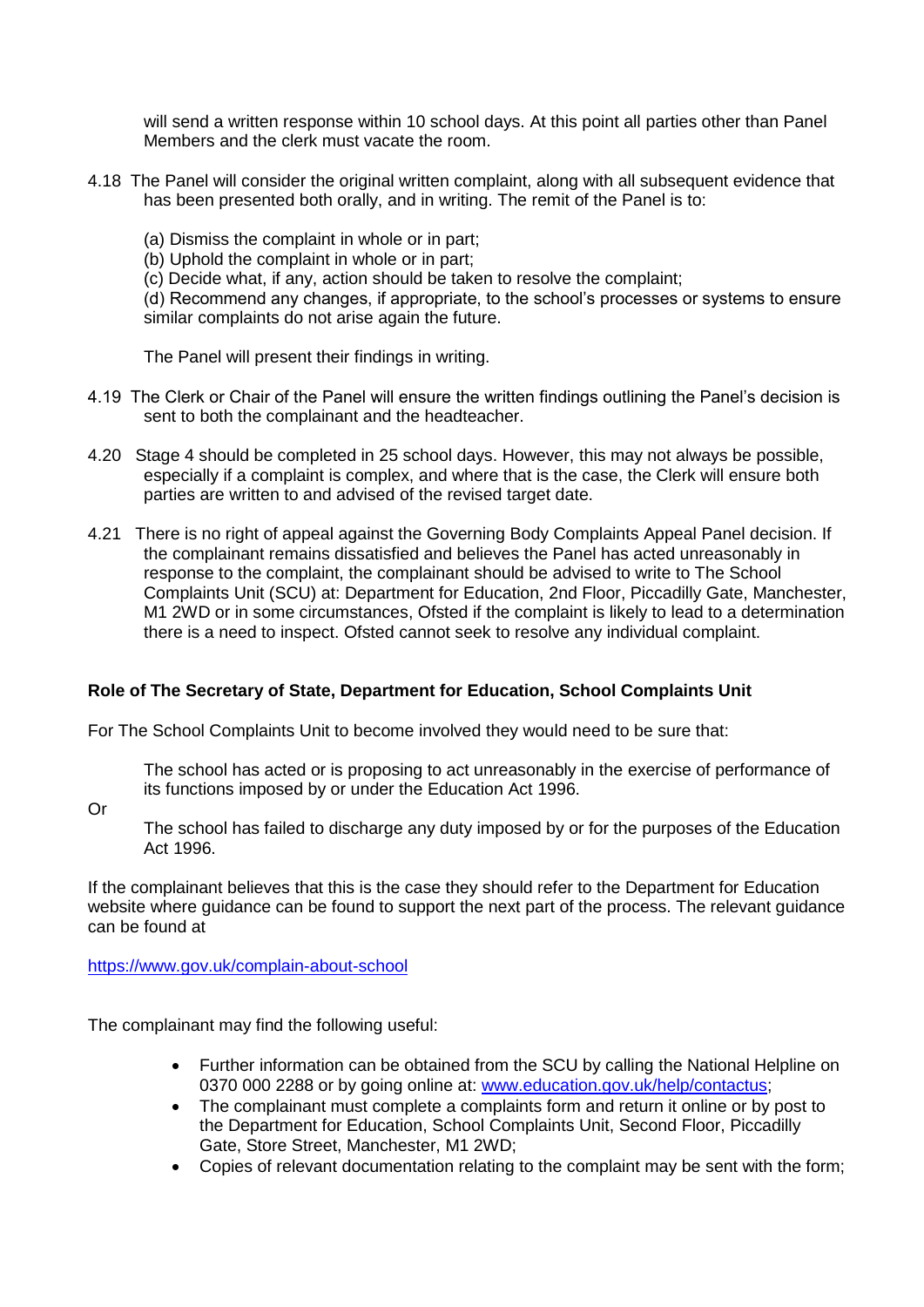- The DfE will inform the complainant who will be handling the case and a timescale for the process when they have received the form;
- The DfE aim to initially respond within fifteen working days but update the complainant if the timescale is longer.

If the complainant remains unhappy with the service given by the DfE in processing the complaint they would need to contact the DfE complaints department and follow the DfE complaints procedure.

## **Role of Ofsted**

It will not investigate cases to do with individual pupils.

A complainant can complain to Ofsted about any state school if there is a problem that affects the whole school. This includes problems with the quality of education or poor management.

Ofsted have an on line form and aim to respond within 30 working days. Their initial response will tell you if Ofsted will investigate or not, and why.

**<https://www.gov.uk/complain-about-school>**

#### Serial and Persistent Complaints

There will be occasions when, despite all stages of the school's complaints procedure having been followed, the complainant remains dissatisfied. If the complainant tries to reopen the process by writing to the Chair of Governors, or any member of school staff, with the same complaint, the Chair of Governors may respond to them in writing that all stages of the school's complaints procedure have been exhausted and that the matter is now closed.

## **Sample Policy for Unreasonable Complainants**

<…School> is committed to dealing with all complaints fairly and impartially, and to providing a high quality service to those who complain. We will not normally limit the contact complainants have with the school. However, we do not expect our staff to tolerate unacceptable behaviour and will take action to protect staff from that behaviour, including that which is abusive, offensive or threatening.

<…School> defines unreasonable complainants as 'those who, because of the frequency or nature of their contacts with the school, hinder our consideration of their or other people's complaints'.

A complaint may be regarded as unreasonable when the person making the complaint:-

• refuses to articulate their complaint or specify the grounds of a complaint or the outcomes sought by raising the complaint, despite offers of assistance;

• refuses to co-operate with the complaints investigation process while still wishing their complaint to be resolved;

• refuses to accept that certain issues are not within the scope of a complaints procedure;

• insists on the complaint being dealt with in ways which are incompatible with the adopted complaints procedure or with good practice;

• introduces trivial or irrelevant information which the complainant expects to be taken into account and commented on, or raises large numbers of detailed but unimportant questions, and insists they are fully answered, often immediately and to their own timescales;

• makes unjustified complaints about staff who are trying to deal with the issues, and seeks to have them replaced;

• changes the basis of the complaint as the investigation proceeds;

• repeatedly makes the same complaint (despite previous investigations or responses concluding that the complaint is groundless or has been addressed);